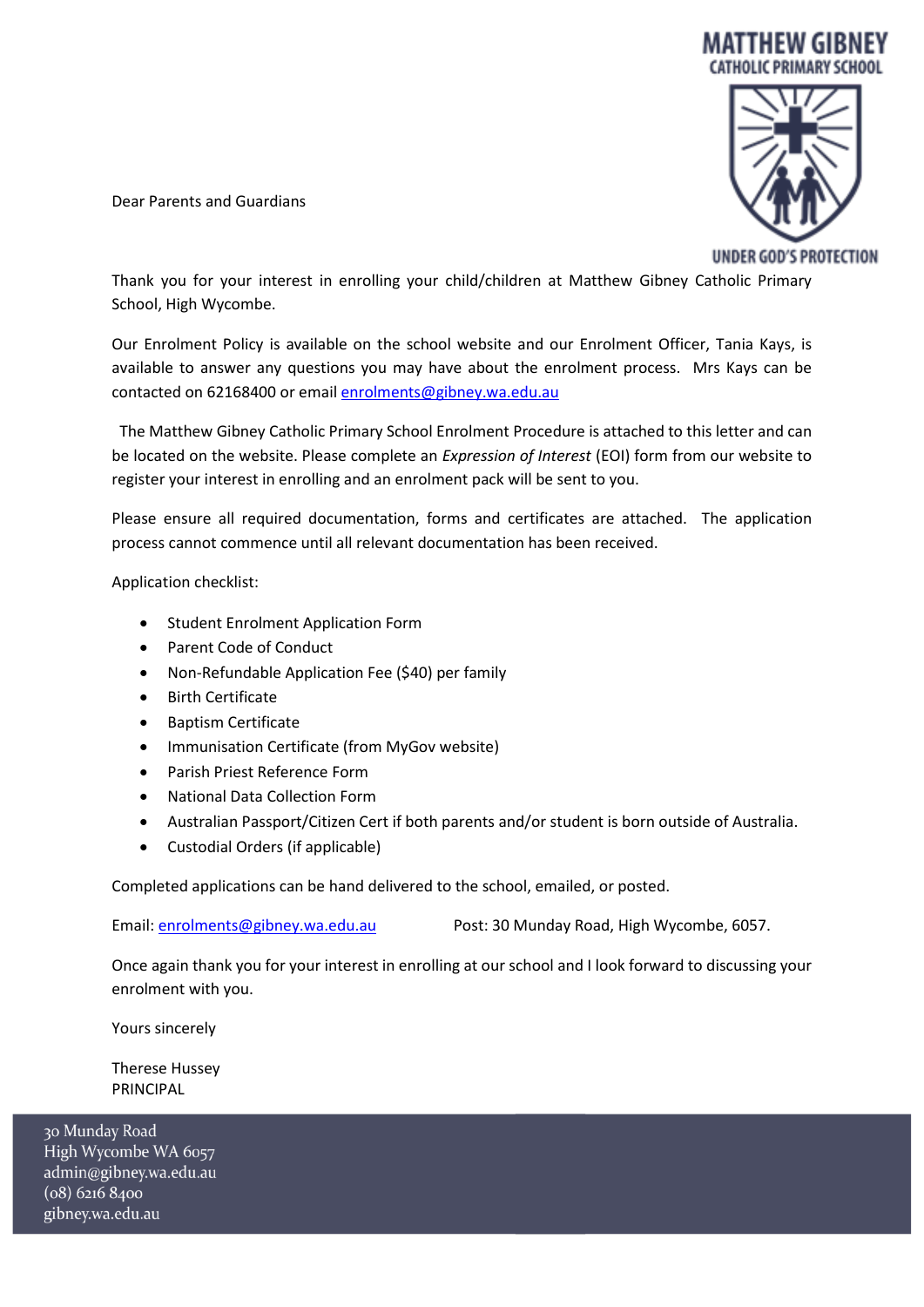

# **MATTHEW GIBNEY CATHOLIC PRIMARY SCOOL ENROLMENT PROCEDURE**

### **Rationale**

Matthew Gibney Catholic Primary School is a single stream co-educational school catering for students from Kindergarten to Year Six. The school offers an optional Pre-Kindergarten Program for students when they turn 3 years of age. Matthew Gibney Catholic Primary School follows the guidelines and policies established by Catholic Education WA Ltd.

\_\_\_\_\_\_\_\_\_\_\_\_\_\_\_\_\_\_\_\_\_\_\_\_\_\_\_\_\_\_\_\_\_\_\_\_\_\_\_\_\_\_\_\_\_\_\_\_\_\_\_\_\_\_\_\_\_\_\_\_\_\_\_\_\_\_\_\_\_\_\_\_\_\_\_\_\_\_\_\_\_\_

### **Procedure for Application**

- An Expression of Interest form (EOI), available on the school website must be submitted for a child seeking enrolment[. https://www.gibney.wa.edu.au/enrolment/](https://www.gibney.wa.edu.au/enrolment/)
- An application form will be emailed. The application form will need to be lodged with the school, either by email, post or in person.
- A copy of the child's Birth Certificate, Baptism Certificate, and Immunisation History Statement (from MyGov website) must be submitted with the application.
- Kindergarten is the first year for full enrolment into the school. A Pre-Kindy program is available; however, a separate enrolment acceptance is required for enrolment into Kindergarten or subsequent year levels.
- Enrolment in Kindergarten guarantees enrolment into all other year levels.
- An interview with the Principal (or Principal's delegate) is required as part of the enrolment process. The parents and the child are required to attend the interview.
- In the event that there are no vacancies in a particular class the applicant will be offered a place on a wait list. A wait list place will be maintained for a period of 12 months.
- A \$40 Application Fee (per family) is required for all applications. The fee is non-refundable and does not guarantee enrolment.

\_\_\_\_\_\_\_\_\_\_\_\_\_\_\_\_\_\_\_\_\_\_\_\_\_\_\_\_\_\_\_\_\_\_\_\_\_\_\_\_\_\_\_\_\_\_\_\_\_\_\_\_\_\_\_\_\_\_\_\_\_\_\_\_\_\_\_\_\_\_\_\_\_\_\_\_\_\_\_\_\_\_

### **Interview**

- An interview with parents and the child is required prior to confirming an enrolment at the school.
- Parents will be notified of the date and time for the interview.
- Parents will be notified at interview, or shortly following the interview, the status of their child's enrolment.

30 Munday Road High Wycombe WA 6057 admin@gibney.wa.edu.au  $(08)$  6216 8400 gibney.wa.edu.au